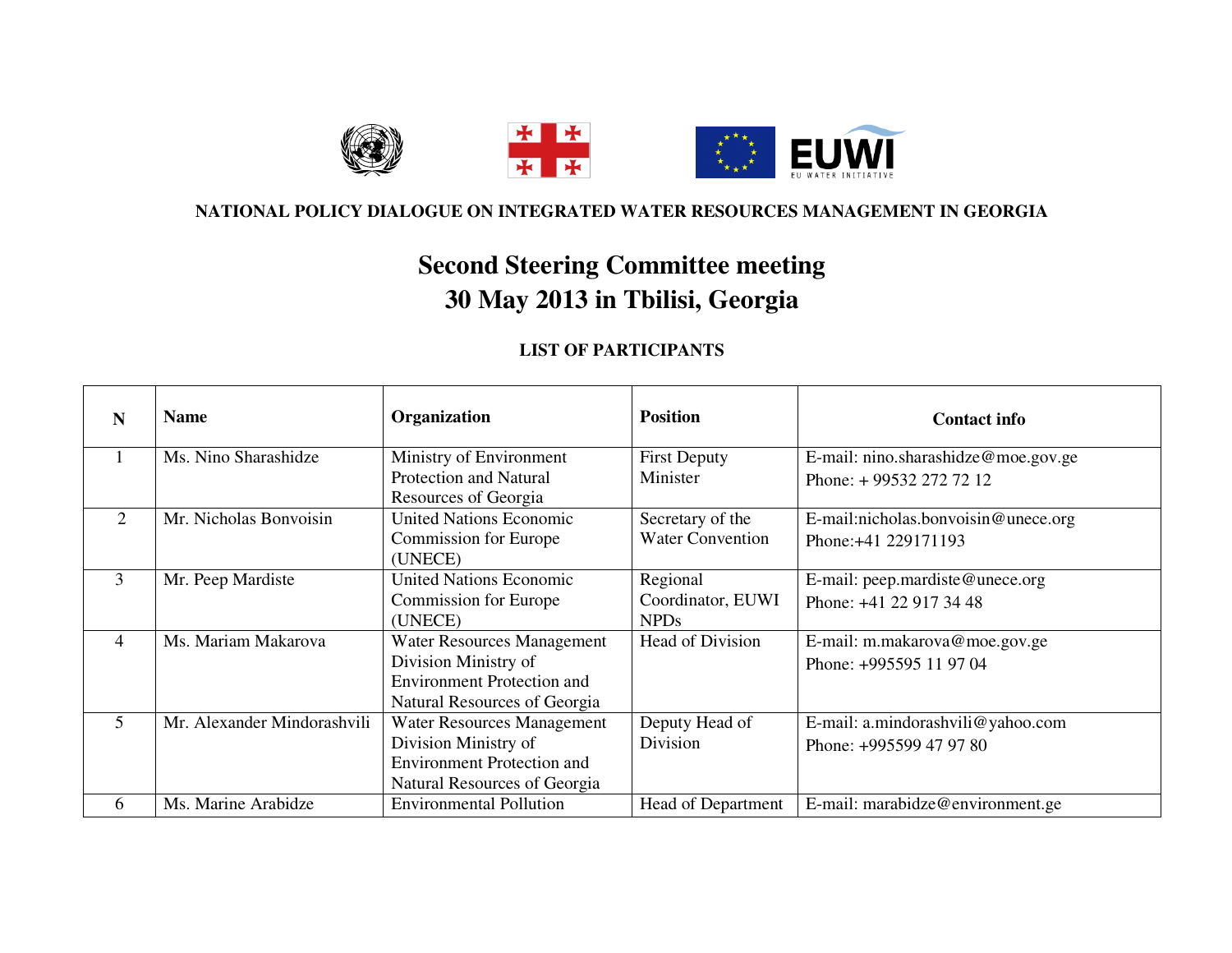|        |                          | Monitoring Department,<br>National Environmental Agency,<br>Ministry of Environment<br><b>Protection and Natural</b><br>Resources of Georgia                                   |                           | Phone: $+995599699603$                                        |
|--------|--------------------------|--------------------------------------------------------------------------------------------------------------------------------------------------------------------------------|---------------------------|---------------------------------------------------------------|
| $\tau$ | Ms. Nino Tskhadadze      | Water Resources Management<br>Division Ministry of<br><b>Environment Protection and</b><br>Natural Resources of Georgia                                                        | Senior Specialist         | E-mail: nino200227@yahoo.com<br>Phone: +995577 46 48 84       |
| 8      | Ms. Gulchina kuchava     | <b>Environmental Pollution</b><br>Monitoring Department,<br>National Environmental Agency,<br>Ministry of Environment<br><b>Protection and Natural</b><br>Resources of Georgia | QC manager                | E-mail: gkuchava@rambler.ru<br>Phone: $+995591161688$         |
| 9      | Ms. Elina Bakradze       | <b>Environmental Pollution</b><br>Monitoring Department,<br>National Environmental Agency,<br>Ministry of Environment<br><b>Protection and Natural</b><br>Resources of Georgia | Head of the<br>laboratory | E-mail: n.bakradze@gmail.com<br>Phone: $+995591404064$        |
| 10     | Ms. Ekaterine kavtaradze | <b>National Centre for Disease</b><br>Control and Public Health of<br>Georgia                                                                                                  | Deputy director           | E-mail: e.kavtardze@ncdc.cge<br>Phone: +995577 41 10 10       |
| 11     | Ms. Nana Gabriadze       | <b>National Centre for Disease</b><br>Control and Public Health of<br>Georgia                                                                                                  | <b>Head Specialist</b>    | E-mail: gabriadzenana@yahoo.com<br>Phone: +995595 455 497     |
| 12     | Mr. Mamuka Salukvadze    | Tbilisi City Hall                                                                                                                                                              | <b>Chief Specialist</b>   | E-mail: m.salukvadze@tbilisi.gov.ge<br>Phone+995577 151566    |
| 13     | Ms. Maia Grdzelidze      | Tbilisi City Hall                                                                                                                                                              | <b>Chief Specialist</b>   | E-mail: mgrdzelidze@tbilisi.gov.ge<br>Phone: +995577 15 55 80 |
| 14     | Ms. Natia Mikeladze      | Ministry of Economy and<br>Sustainable Development                                                                                                                             | Deputy Minister           | E-mail: n.mikeladze@economy.ge<br>Phone: +99532 299 11 99     |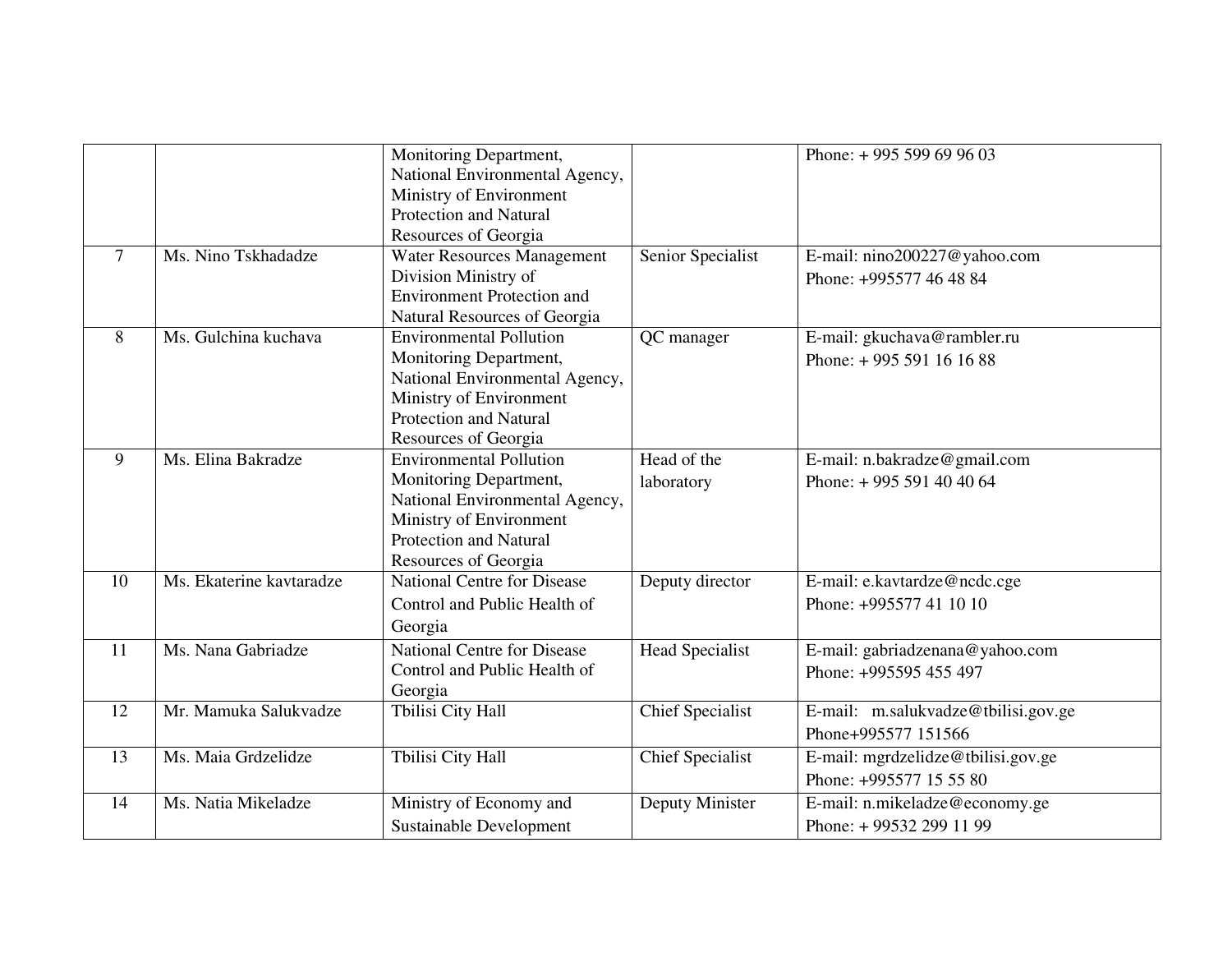| 15 | Mr. Grigol Kakauridze    | <b>Technical and Construction</b><br>Supervising agency of Ministry | Head of Agency          | E-mail: g_kakauridze@economy.ge<br>Phone: +99532 299 11 13 |
|----|--------------------------|---------------------------------------------------------------------|-------------------------|------------------------------------------------------------|
|    |                          | of Economy and Sustanable<br>Development                            |                         |                                                            |
| 16 | Ms. Ketevan Gogua        | Ministry of Economy and                                             | Head of Division        | E-mail: keti_gogua@economy.ge                              |
|    |                          | <b>Sustainable Development</b>                                      |                         | Phone: +995599 906009                                      |
| 17 | Mr. Irakli Tavartkiladze | Ministry of Energy                                                  | <b>Chief Advisor</b>    | E-mail: i.tavartkiladze@menr.ge                            |
|    |                          |                                                                     |                         | Phone: +995577 53 77 44                                    |
| 18 | Ms. Natia Lapiashvili    | Ministry of Agriculture                                             | Head of Division of     | E-mail: natia88@yahoo.com                                  |
|    |                          |                                                                     | legal Department        | Phone: +995577 080864                                      |
| 19 | Mr. Valerian Mchedlidze  | Melioration Policy Department,                                      | Head of                 | E-mail: v.mchedlidze@moa.gov.ge                            |
|    |                          | Ministry of Agriculture                                             | Department              | Phone: +995577 08 00 44                                    |
| 20 | Mr. Zurab Kajaia         | LTD A melioration                                                   | <b>Adviser to Chief</b> | E-mail: zurabkajaia@gmail.com                              |
|    |                          |                                                                     |                         | Phone: +995595 24 88 88                                    |
| 21 | Mr. David Shatberashvili | Ministry of Regional                                                | Head of Division        | E-mail: davit@mrdi.gov.ge                                  |
|    |                          | Development and Infrastructure                                      |                         | Phone: +995577 960960                                      |
| 22 | Mr. Rezo Sadjaia         | Ministry of Regional                                                | <b>Head of Division</b> | E-mail: metreveli53@mail.ru                                |
|    |                          | Development and Infrastructure                                      | Road Department         | Phone: +995591 40 40 59                                    |
| 23 | Mr. Paata Toshkua        | Ministry of Internal Affairs                                        | <b>Head of Division</b> | E-mail: ptoshkua@mia.gov.ge                                |
|    |                          |                                                                     |                         | Phone: +995591 41 42 00                                    |
| 24 | Ms. Lana Tsnava          | Ministry of Internal Affairs of                                     | Main Specialist         | E-mail: l.tsanava@mia.gov.ge                               |
|    |                          | Georgia                                                             |                         | Phone: +995577 00 64 06                                    |
| 25 | Ms. Teona Kvantaliani    | Ministry of Foreign Affairs of                                      | Head of Division        | E-mail: t.kvantalian@mfa.gov.ge                            |
|    |                          | Georgia                                                             |                         | Phone: +995599 573443                                      |
| 26 | Ms. Nino Kezevadze       | Georgian Water and Power                                            | Adviser to Chief        | E-mail: nkezevadze@georgianwater.com                       |
|    |                          | Company                                                             | <b>Executive Office</b> | Phone: +995599 91 47 18                                    |
| 27 | Ms. Keti Chomakhidze     | United Water Supply Company                                         | Environmental           | E-mail: Cho, akhidze@yahoo.com                             |
|    |                          | of Georgia (UWSCG)                                                  | Specialist              | Phone: +995577 38 03 09                                    |
| 28 | Mr. Besik Nibladze       | United Water Supply Company                                         | Deputy Chief            | E-mail: besik_nibladze@yahoo.com                           |
|    |                          | of Georgia (UWSCG)                                                  |                         | Phone: +995577 11 77 11                                    |
| 29 | Ms. Nino Chkhobadze      | Greens Movement of                                                  | Cochair                 | E-mail: nino.chkhobadze@gmail.com                          |